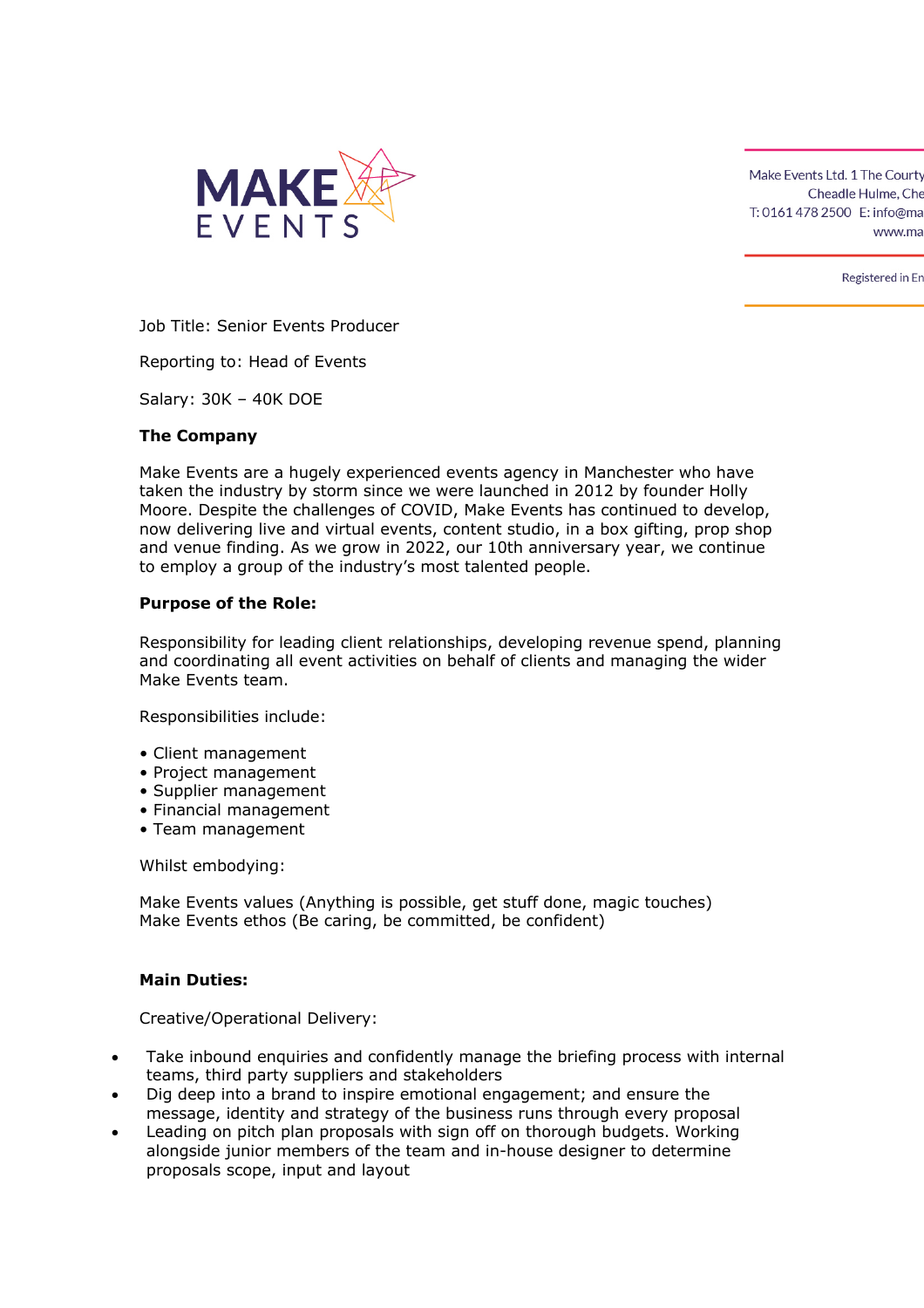

Registered in En

- Presenting and pitching either alone or in a team to win new business / events and taking to contract stage
- Organising and facilitating creative kick off meetings, enabling and overseeing creative content solutions for events as well as supporting material for projects
- Ability to advise on technical requirements and be up to date on the latest trends in the industry. Having a strong understanding of the AV Production required on events is essential
- Full production management of all event logistics from conception to roll out
- Full responsibility for managing the delivery of the event including oversight of delivery team on your event
- Full responsibility of external suppliers for pitch and onsite delivery, including but not limited to, video content, script development, AV Production, Entertainment
- Full responsibility of the profit sheets for all your delivery teams' events ensuring all margin targets are been adhered too

Account Management:

- Working closely with the Managing Director to ensure robust account management and growth of existing clients within your delivery team
- Manage existing accounts offering a consistent level of service based on client's requirements, ensuring growth from accounts through creativity and delivery
- Having a pro-active quarterly account plan per company
- Ability to upsell additional services and increase margins through negotiating with suppliers
- Working to targets generating a defined pipeline revenue per annum
- The ability to drive sales and new business generation through networking and referrals.
- Responsible for keeping CRM up to date with client contacts and updating notes etc.

Other:

- Contribute to the wider business vision and strategy
- Line manage a team to include Event Producer and Events Coordinator
- Having a strong commercial focus

*This list is not exhaustive, and you will be required to undertake other duties.*

# **Essential Skills, Knowledge & Experience**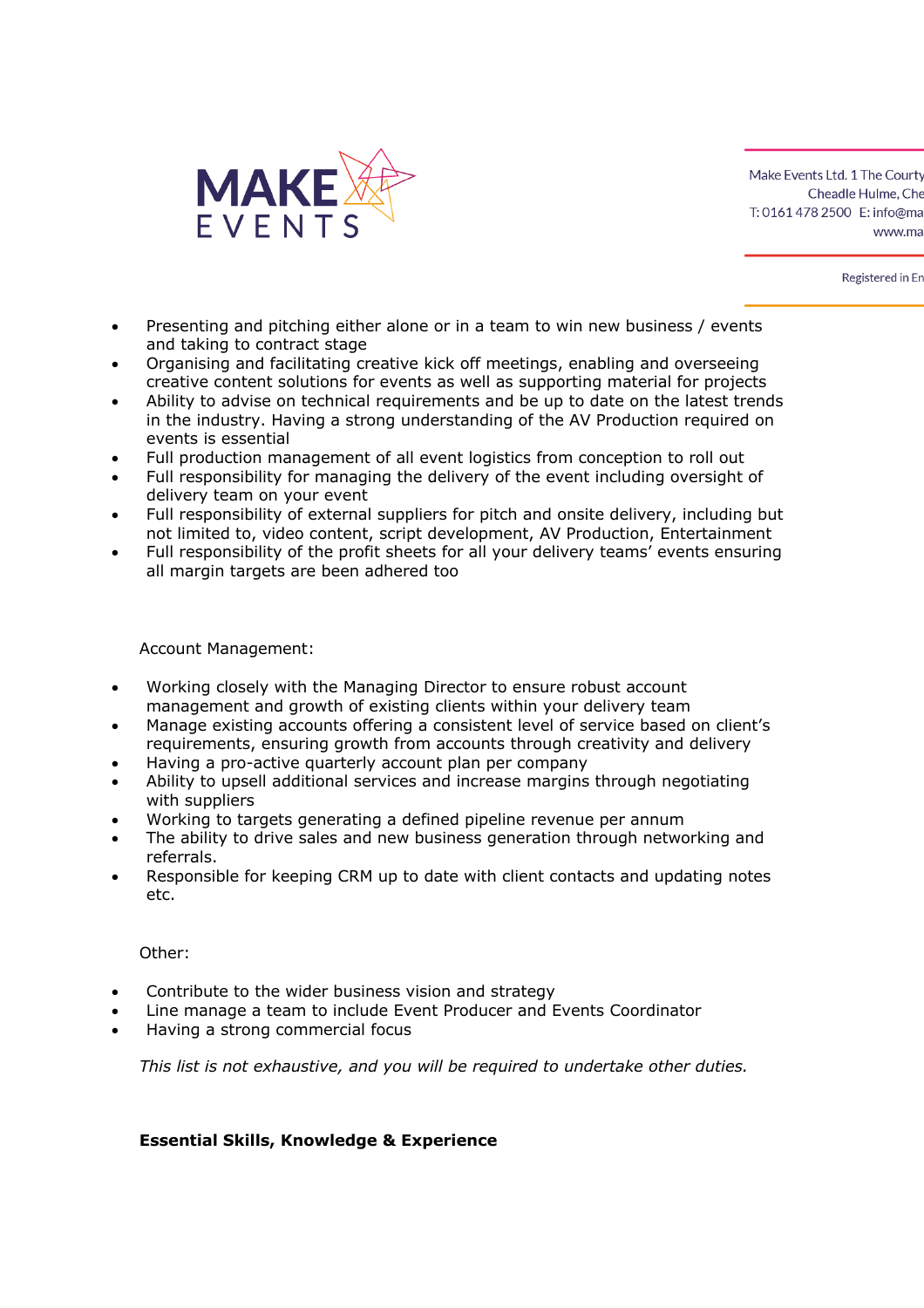

Registered in En

- Experience of producing live and virtual experiences. Experience of working with brand activations and experiential campaigns is desired but not essential.
- Outstanding planning, project management and organisational skills including the ability to adapt and advise on improving internal systems and processes.
- Ability to positively manage and motivate large teams including direct reports, control a multitude of team tasks, processes and priorities to achieve agreed objectives and deadlines.
- Ability to create and communicate excellent proposals and presentations to potential and existing clients; whilst adapting style to meet expectations and close sales opportunities.
- Ability to lead teams in a positive manner to problem solve under pressurised circumstances and create desired outcomes.
- Strong customer focused approach ensuring that the appropriate balance is created and maintained between meeting clients and agencies objectives.

# **Make Events Culture**

- Think about Make Events brand values and apply this to everything you do
- Magic Touches
- Get Stuff Done
- Anything is Possible
- Support the company vision- The go to agency for clients who desire the ultimate live, virtual or tangible experience
- Take responsibility for your own learning and development, maintaining and improving knowledge of the events industry by reading industry relevant magazines, social media and attending industry events.
- Be fully immersed in the industry and enjoy all of the opportunities that it brings you.
- Follow the Make Events company ethos of work hard, be nice.
- Putting the client first and constantly asking yourself 'what is my clients customer experience right NOW?

# **Other Requirements**

# **Health Safety & Security**

- Demonstrate an understanding and an awareness of all policies and procedures relating to Health, Hygiene and Fire Safety within the events industry.
- Familiarise yourself with emergency and evacuation procedures.
- Ensure all security incidents, accidents and near misses are always logged in a timely manner and brought to the attention of your line manager.
- Having full responsibility for signing off all H&S documentation from the delivery team.